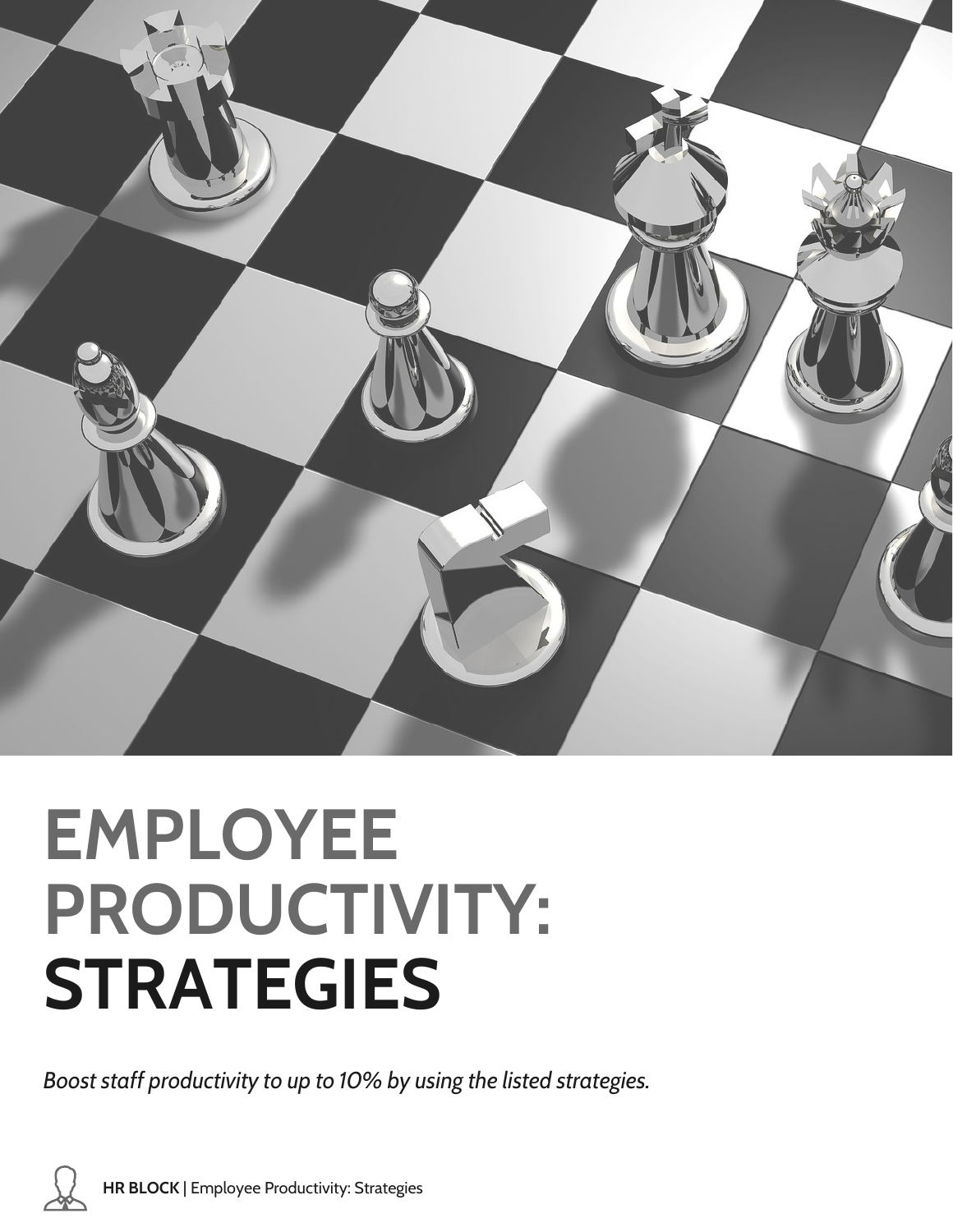

## **Table of Contents**

THE KEY STRATEGIES FOR WORKPLACE PRODUCTIVITY

**02 BASICS** 

**04**





**06** TEAM MANAGEMENT PRACTICES



**09** SOLUTIONS FOR MEASURING PRODUCTIVITY

| n |  |  |  |
|---|--|--|--|
|   |  |  |  |
|   |  |  |  |

| ×   | ═                        |  |
|-----|--------------------------|--|
| o   | —                        |  |
|     |                          |  |
| o   | $\overline{\phantom{a}}$ |  |
|     |                          |  |
| ٠m, |                          |  |

**11** MANAGING AN INDIVIDUAL'S PRODUCTIVITY

### **14** THE FINAL WORD

**HR BLOCK** | Employee Productivity: Strategies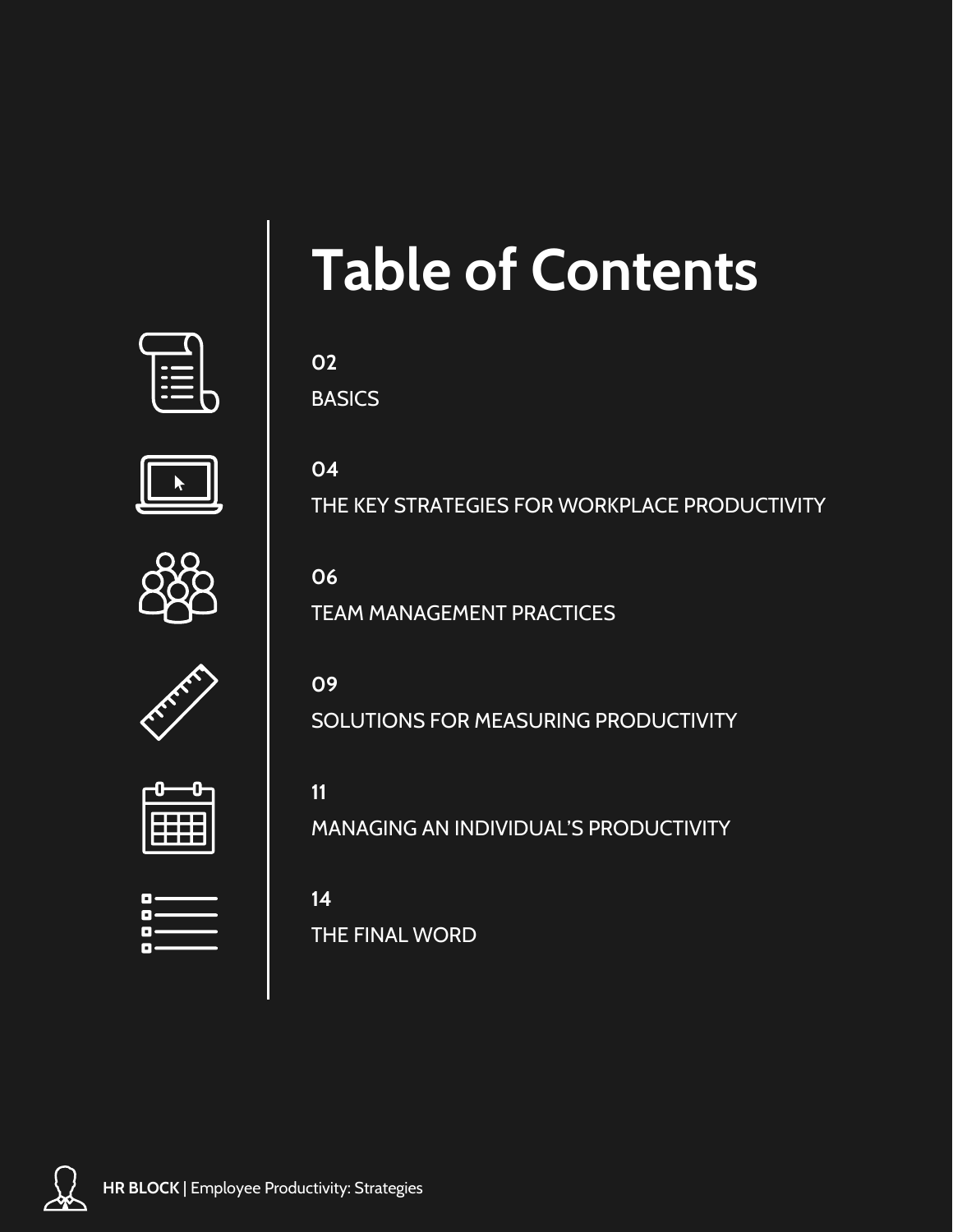## *Why Keep Your Workplace Productive?*



It is no brainer that a productive workplace is equal to a profitable business. Increasing productivity is also beneficial if you are looking to scale your business or take your overall performance to the next level.

### **Here are other reasons why you should work on keeping your team productive.**



Well, you don't have to spend hundreds or thousands of dollars to keep your workplace productive. All you need is to be patient and make the employees understand that value of productivity, results, and success.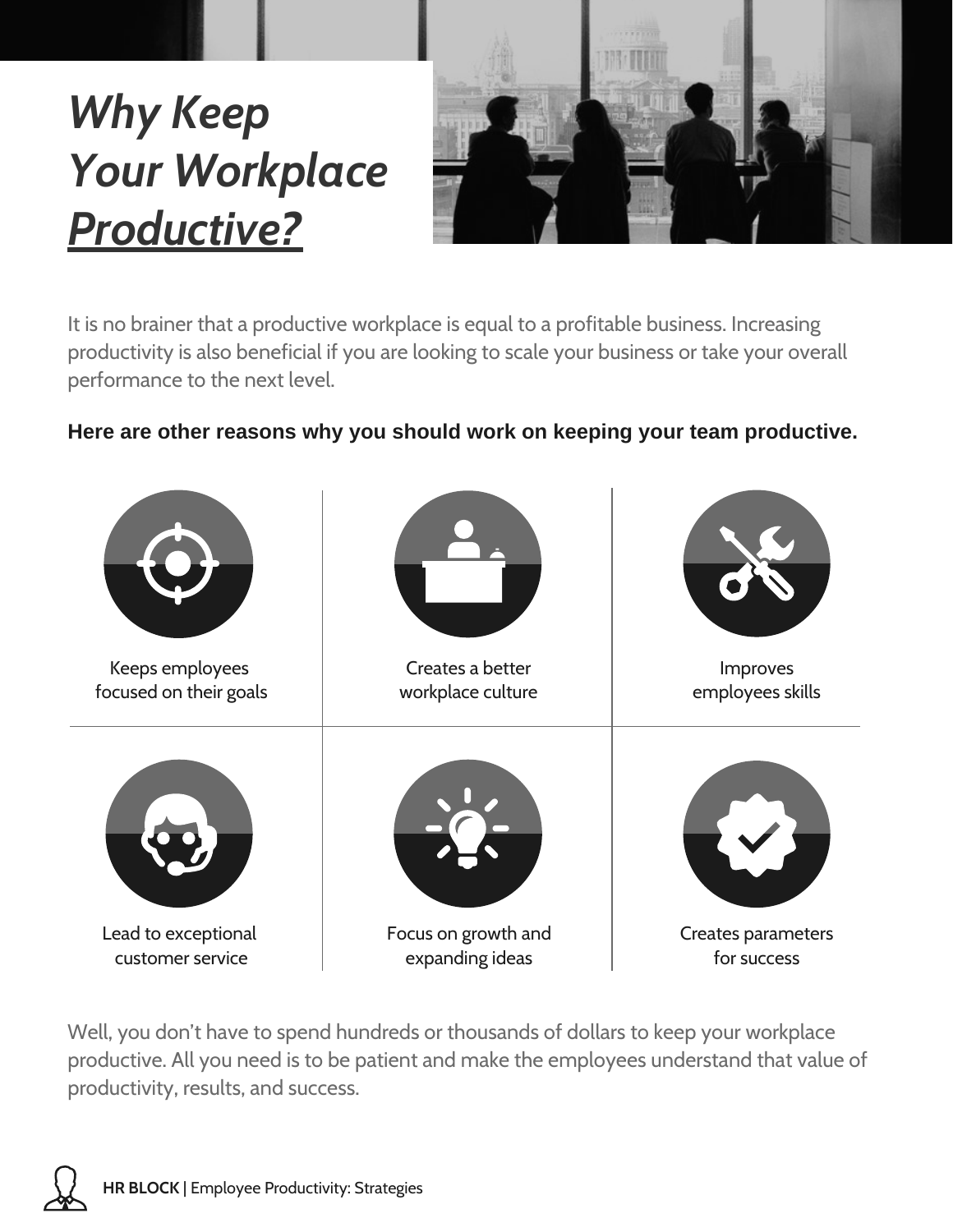### *THE KEY STRATEGIES FOR WORKPLACE PRODUCTIVITY*



There are nine strategies that lead to an increase in the workplace or team productivity. If you don't work on any one of the listed tactics, chances are you will lose out on some of the employee productivity. However, if you are not considering any of these, there are odds that you might have to suffer heavy loss at the end of tenure.

| Delegate                     | <b>Reduce Distractions</b>                  | Keep the Employees<br>Motivated                       |
|------------------------------|---------------------------------------------|-------------------------------------------------------|
| Improve Workplace<br>Culture | <b>Keep Communication</b><br><b>Clear</b>   | 6<br><b>Encourage Self Care</b>                       |
| Use the Right Tech Tools     | $\overline{\mathbf{8}}$<br>No Micromanaging | <b>Check and Revise</b><br><b>Internal Operations</b> |

A study found that humans are creative, collaborative, and effective when they are happy at work. The same study also revealed that happiness leads to a **12%** increase in productivity. So, you can employ the strategies mentioned above and transform your office into a happy and productive workplace. Apart from these tips, you can encourage your employees to take breaks, use their vacation days, and work on reducing their stress levels.